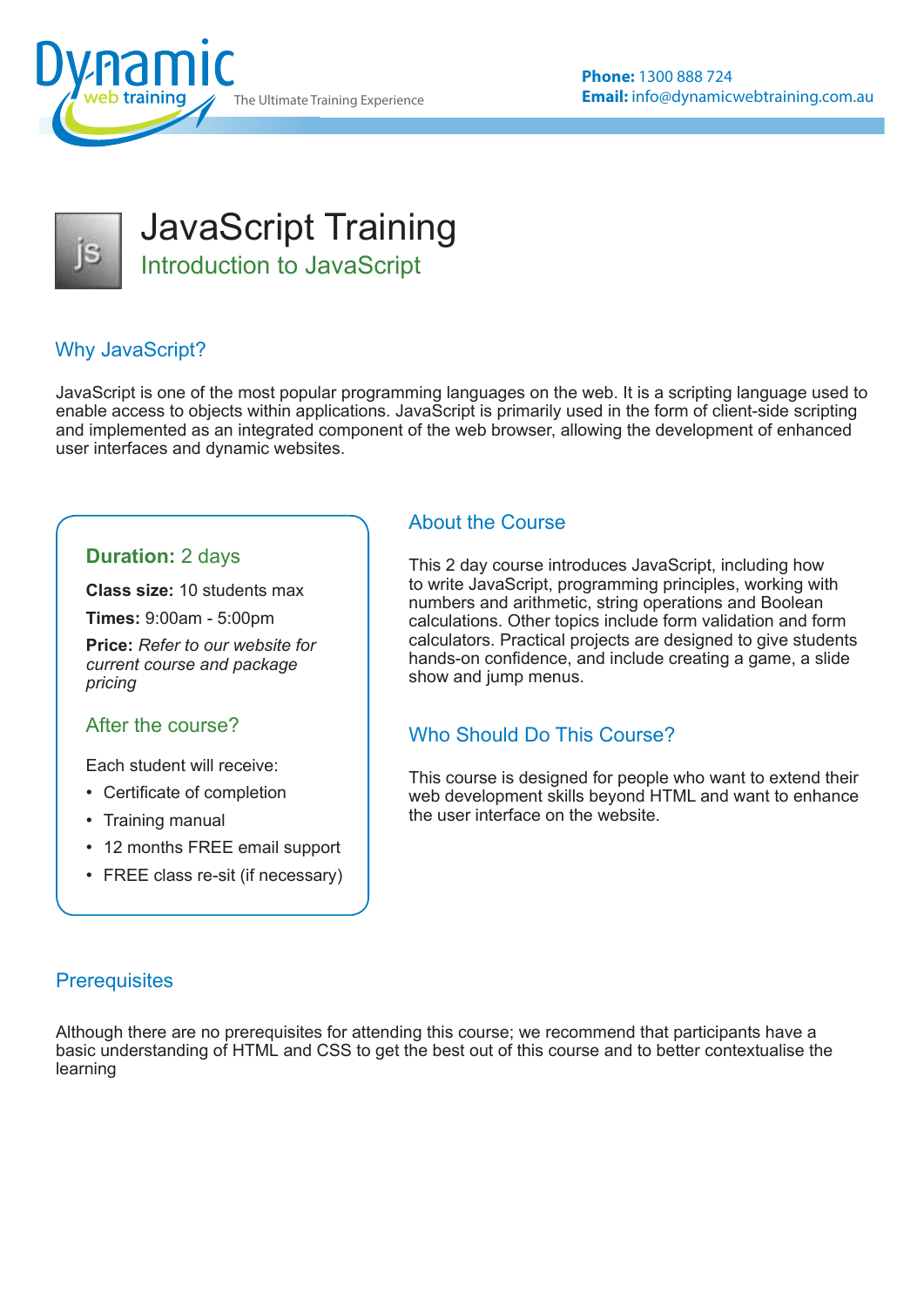

# **Content**

### Unit 1: Introduction

- The Origins of JavaScript
- The Document Object Model
- Understanding the Browser

### Unit 2: JavaScript Syntax

- **Statements**
- **Comments**
- **Variables**
- Data Types
- **Arrays**
- **Objects**
- Arithmetic Operators
- Conditional Statements
- Comparison Operators
- **Logical Operators**
- Looping Statements
- The While Loop
- The For Loop
- Functions
- **Objects**

### Unit 3: The Document Object Model

- Understanding Document
- Understanding Object
- Understanding Model
- Understanding Nodes
- Element Nodes
- **Text Nodes**
- **Attribute Nodes**
- Cascading Style Sheets
- **Getting Elements**
- Understanding Attributes
- getAttribute
- setAttribute

### Unit 4: Project - A JavaScript Image **Gallery**

- The Markup
- A DOM Diversion
- Finishing the Function
- Applying the JavaScript
- **Event Handlers**
- Expanding the Functions
- Introducing childNodes
- Introducing the nodeType Property
- Adding a Description with JavaScript
- Introducing nodeValue Property
- Introducing firstChild and lastChild
- Using nodeValue to Update the Description

## Unit 5: Best Practice

- The JavaScript Pseudo Protocol
- Inline Event Handler
- Separation of Structure and Style
- Progressive Enhancement
- Unobtrusive JavaScript
- Backward Compatibility
- **Object Detection**
- Browser Sniffing
- Performance Considerations
- Minimising DOM Access and Markup
- Assembling and Placing Scripts
- **Minification**

### Unit 6: Project - The Image Gallery Revisited

- A Quick Recap
- Checking if JavaScript is Unobtrusive
- Adding the Event Handlers
- Sharing the Load
- Fine-Tuning
- Keyboard Access
- Sharing Hooks with CSS
- DOM Core and HTML-DOM

## Unit 7: Creating Markup on the Fly

- Understanding Old-School Methods
- document.write
- innerHTML
- Understanding DOM Methods
- createElement
- appendChild
- createTextNode